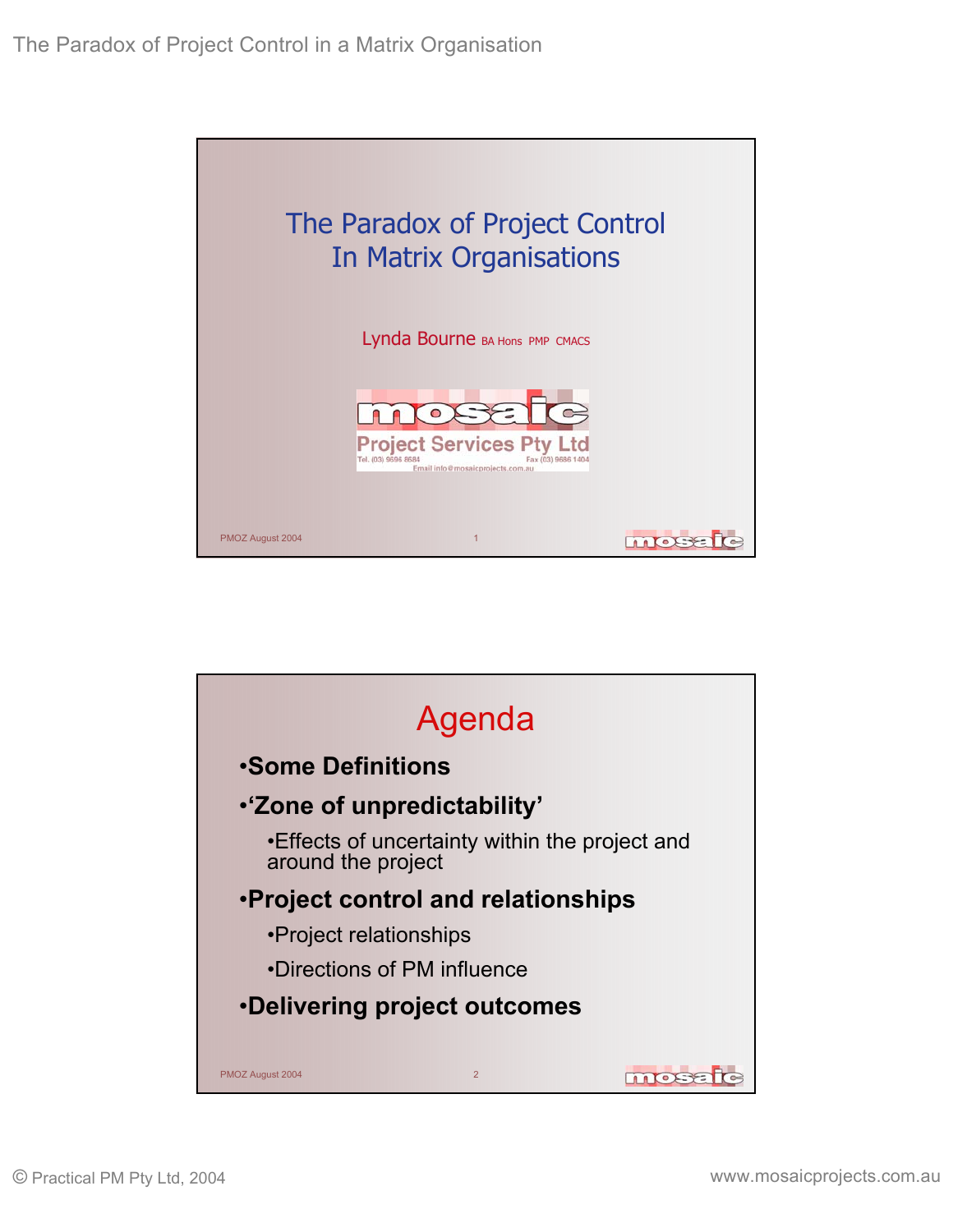

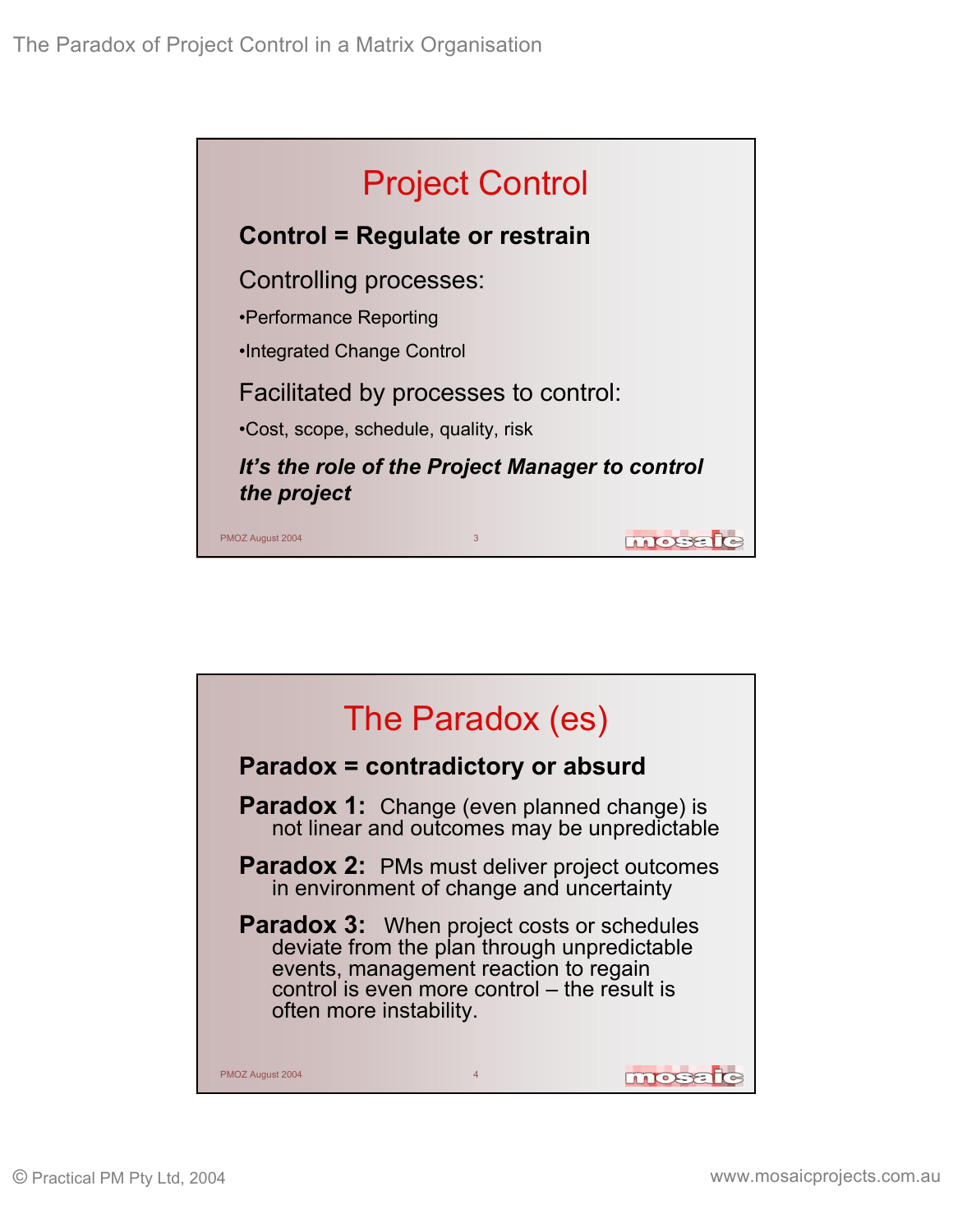

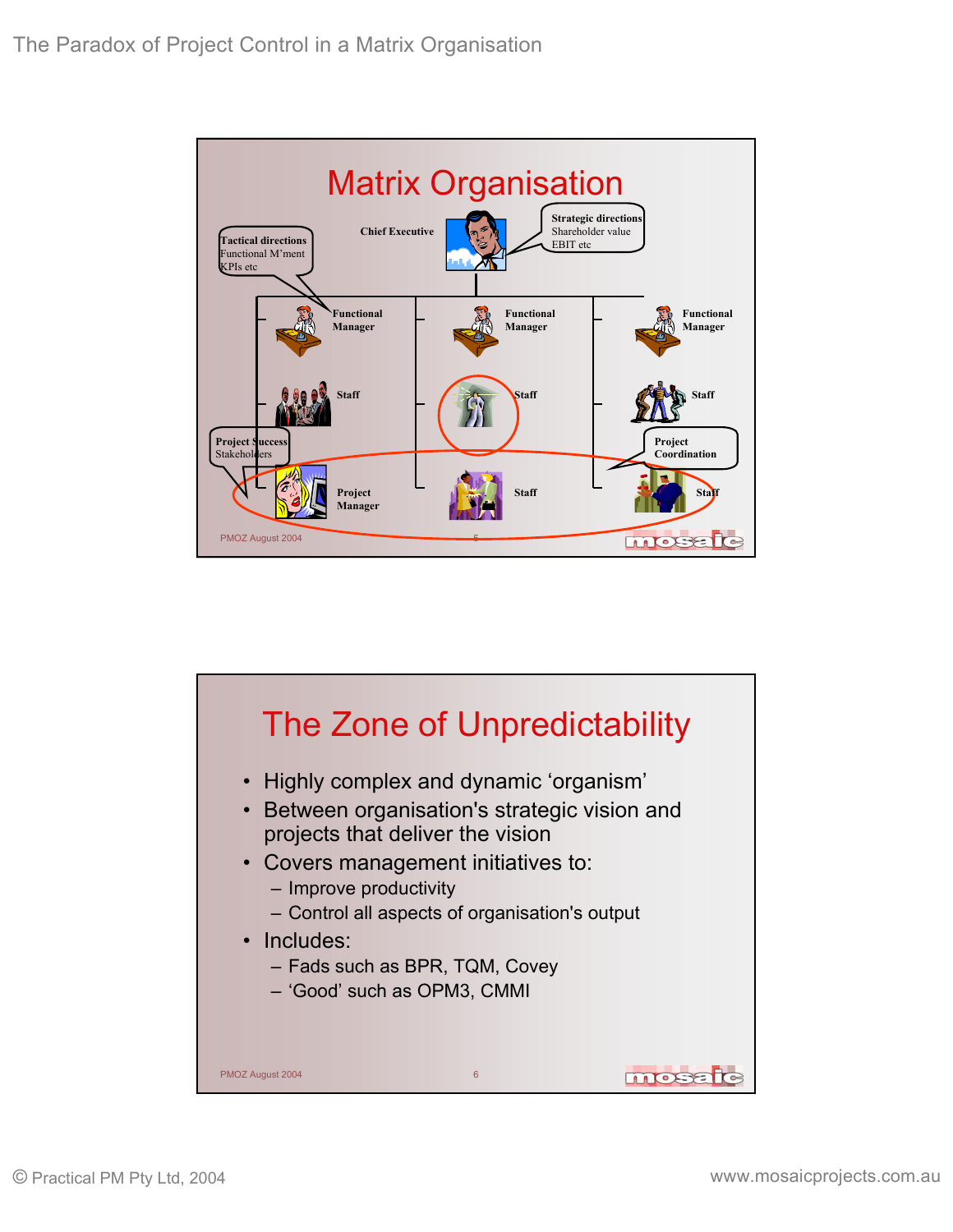

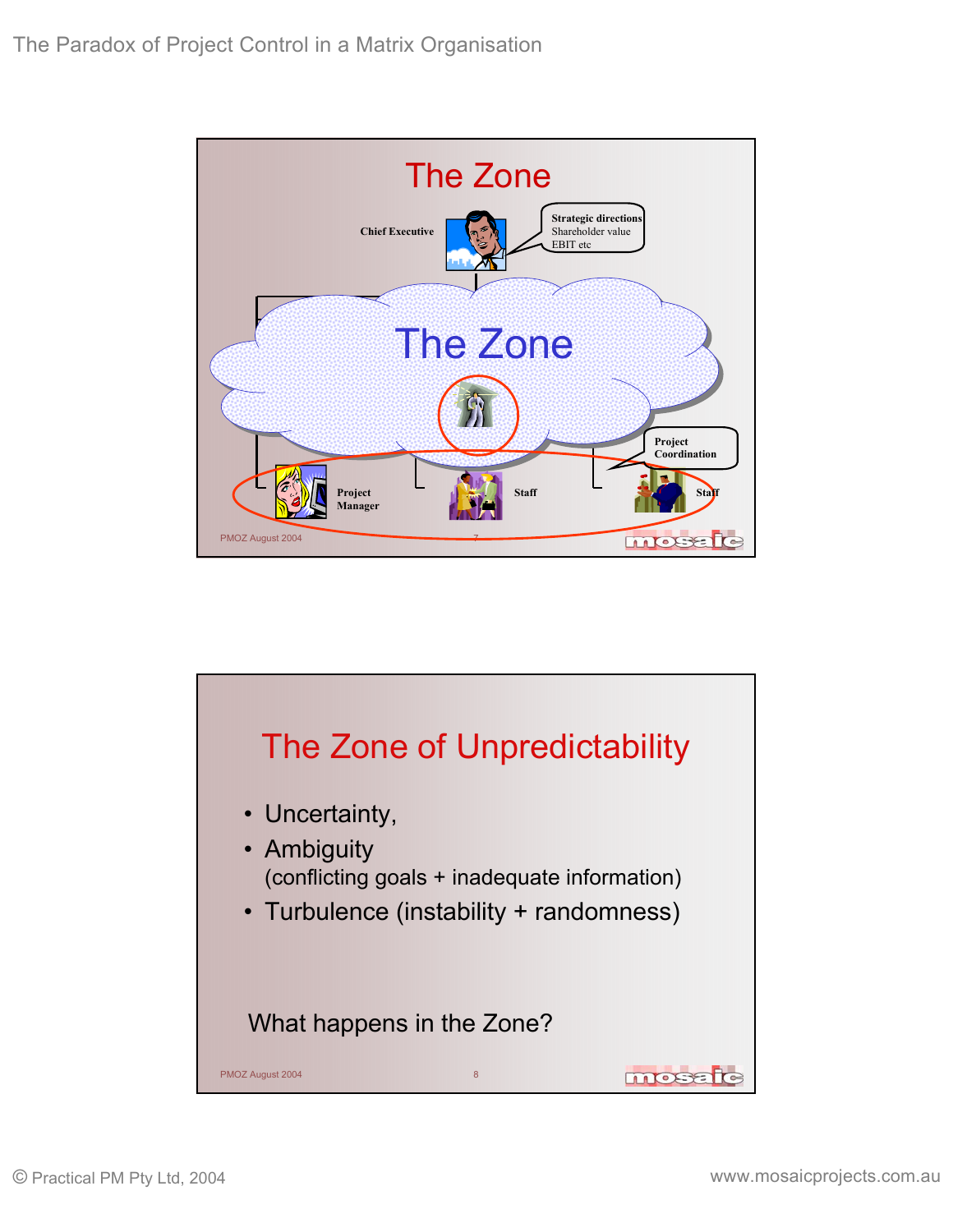

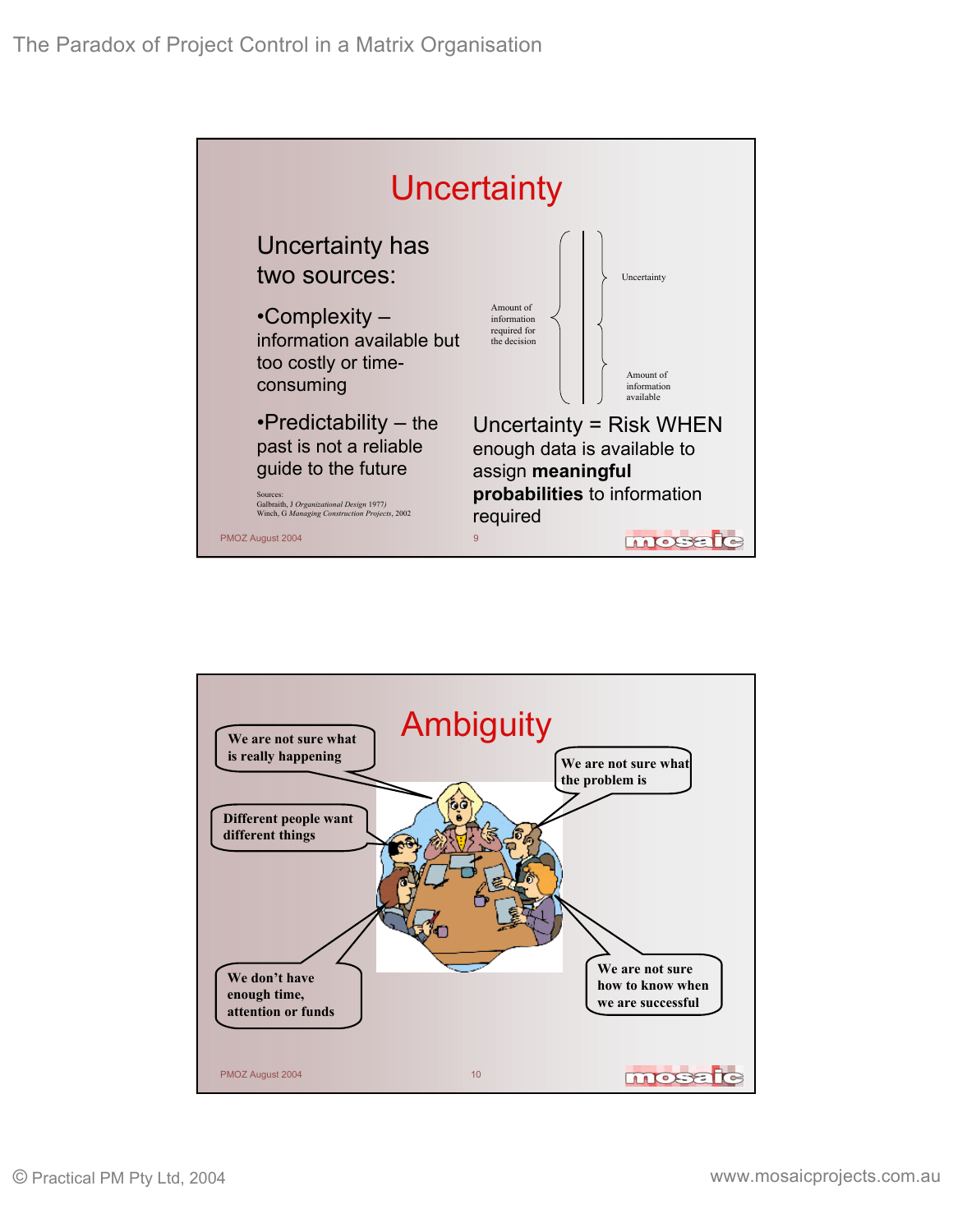

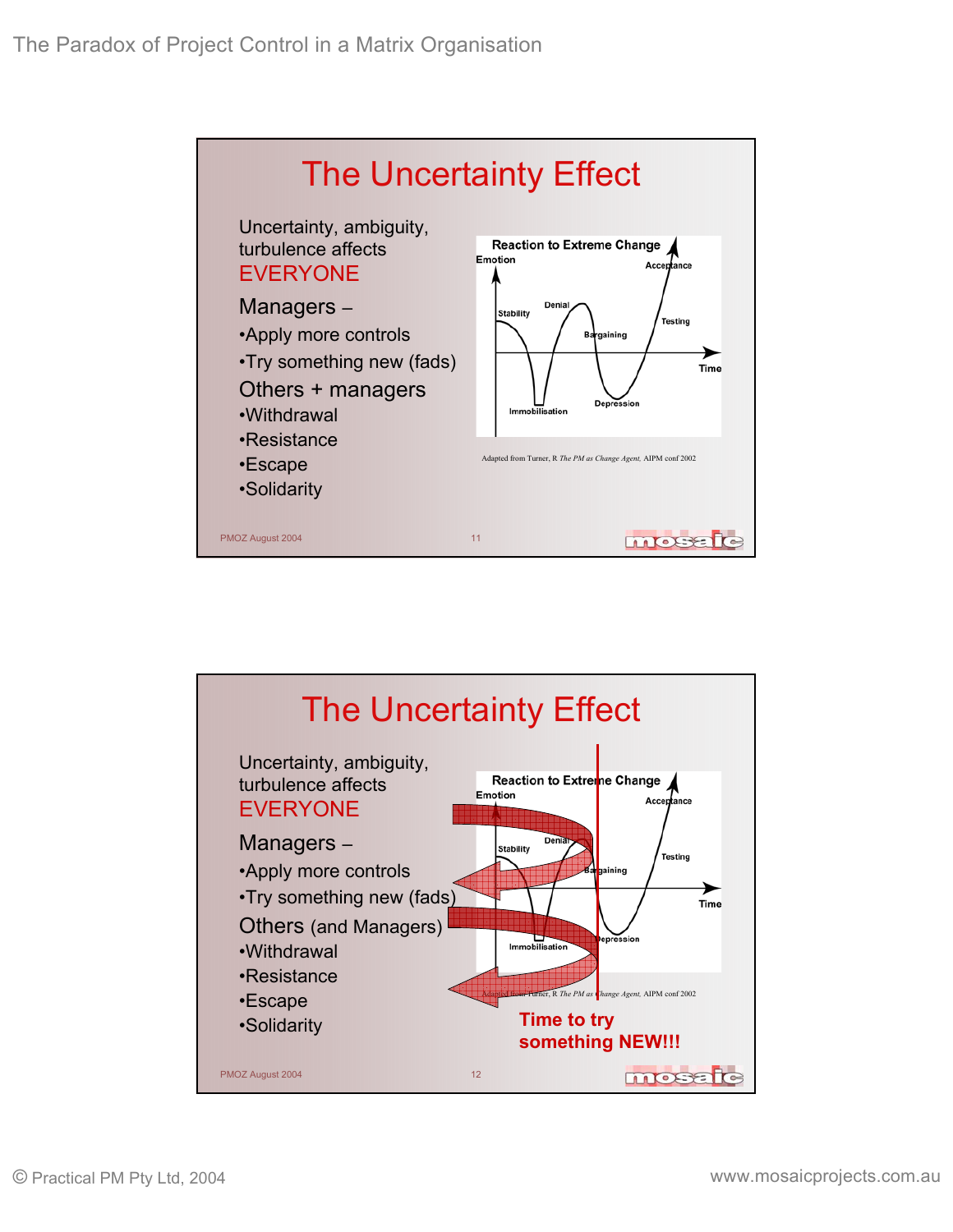

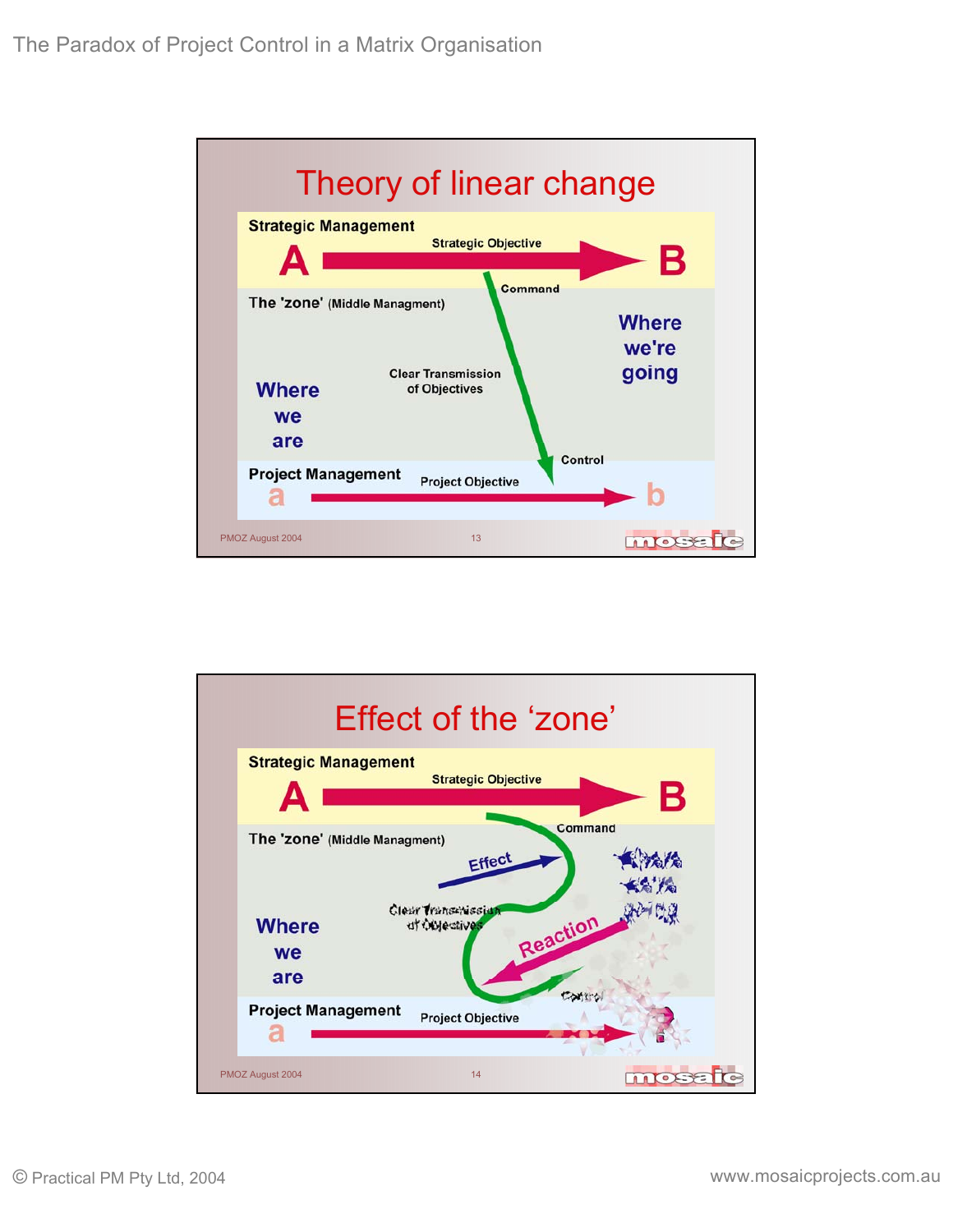

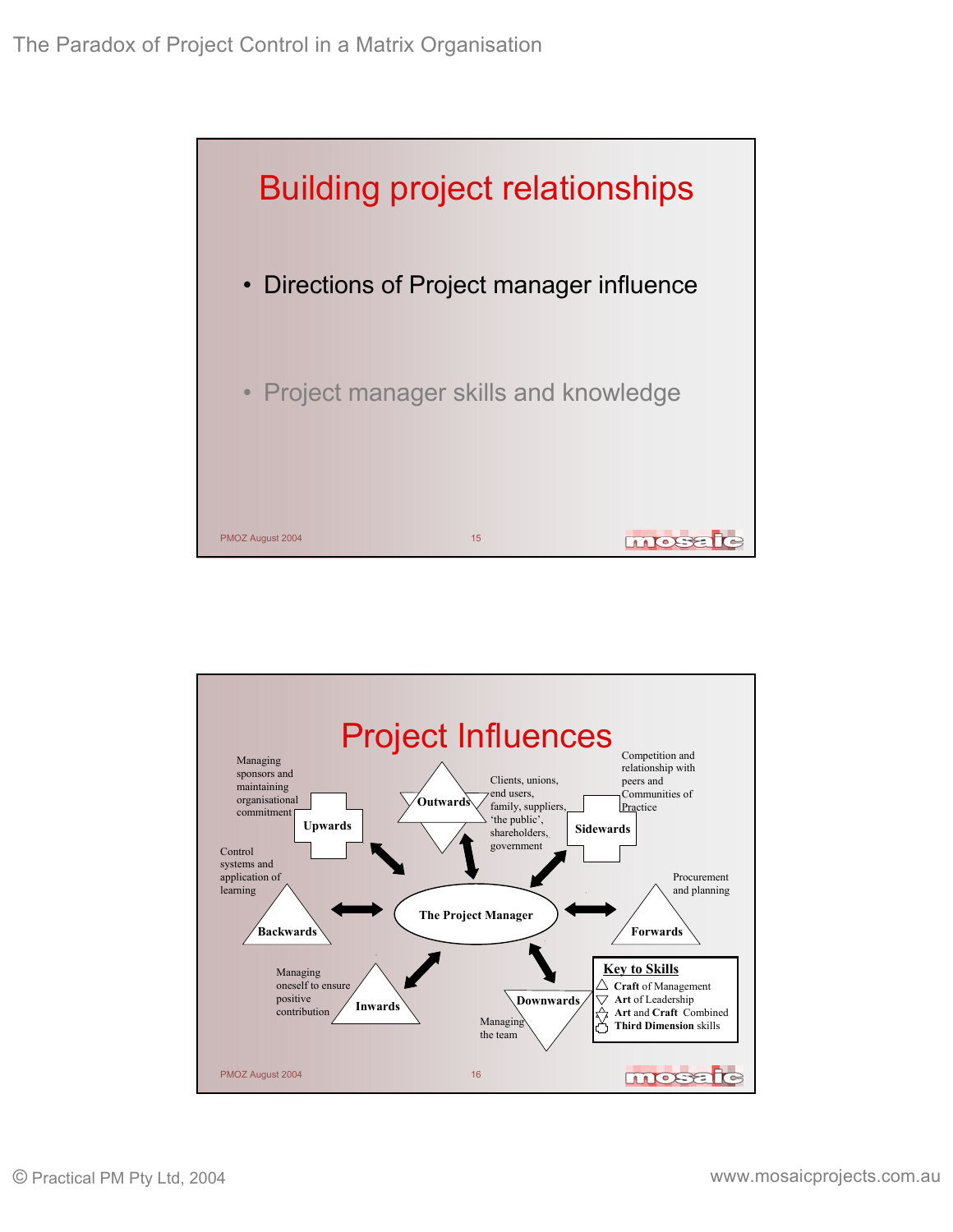

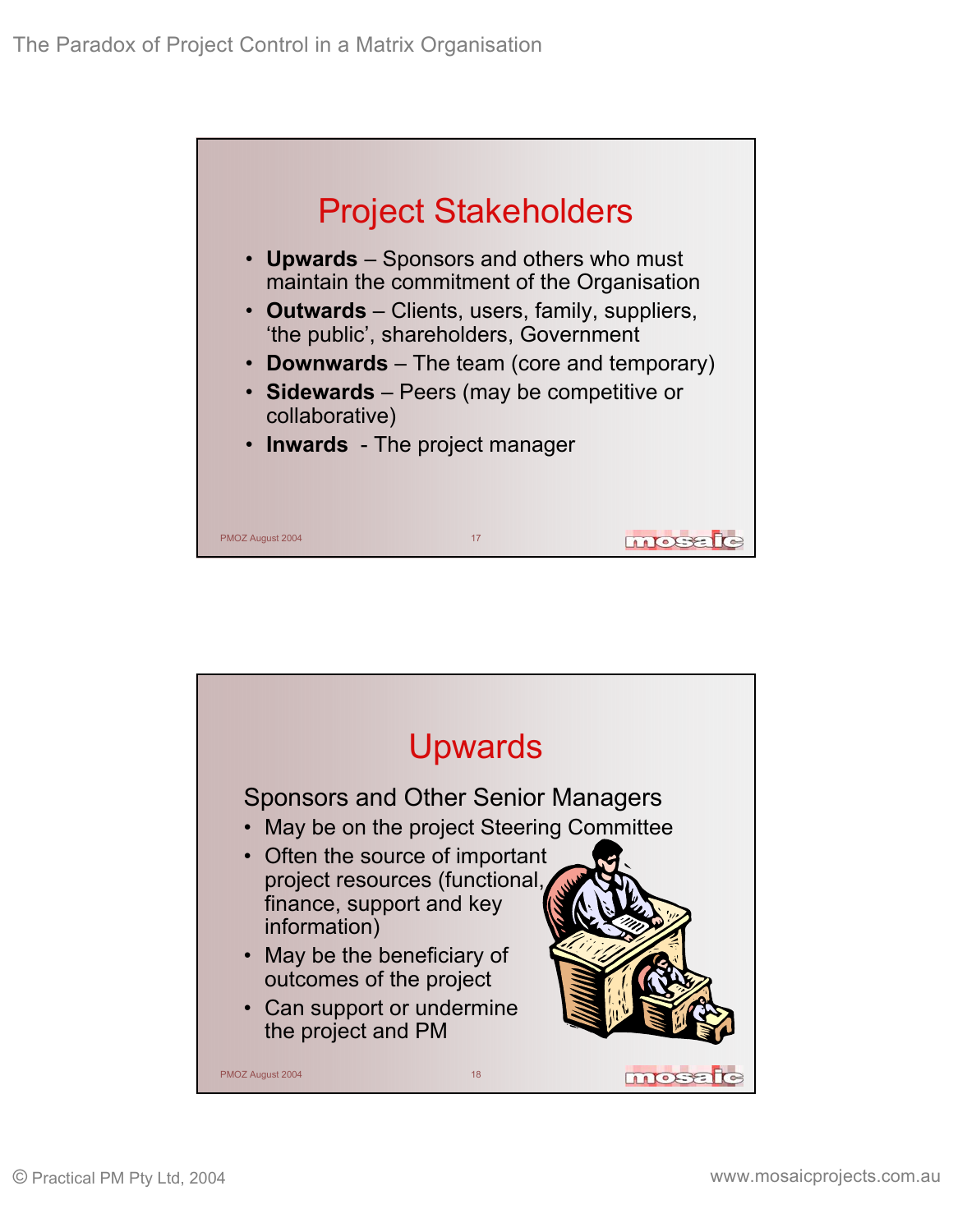

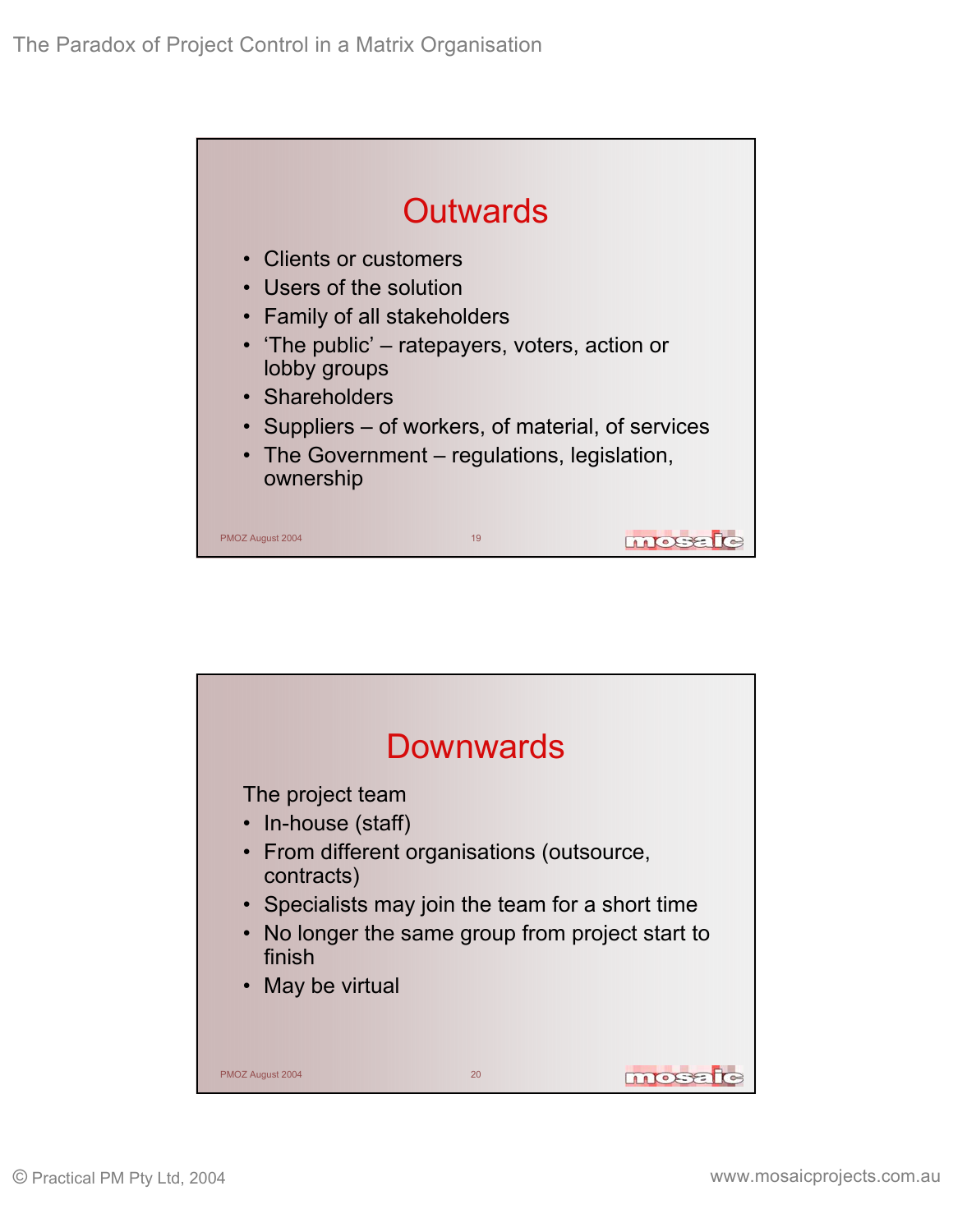

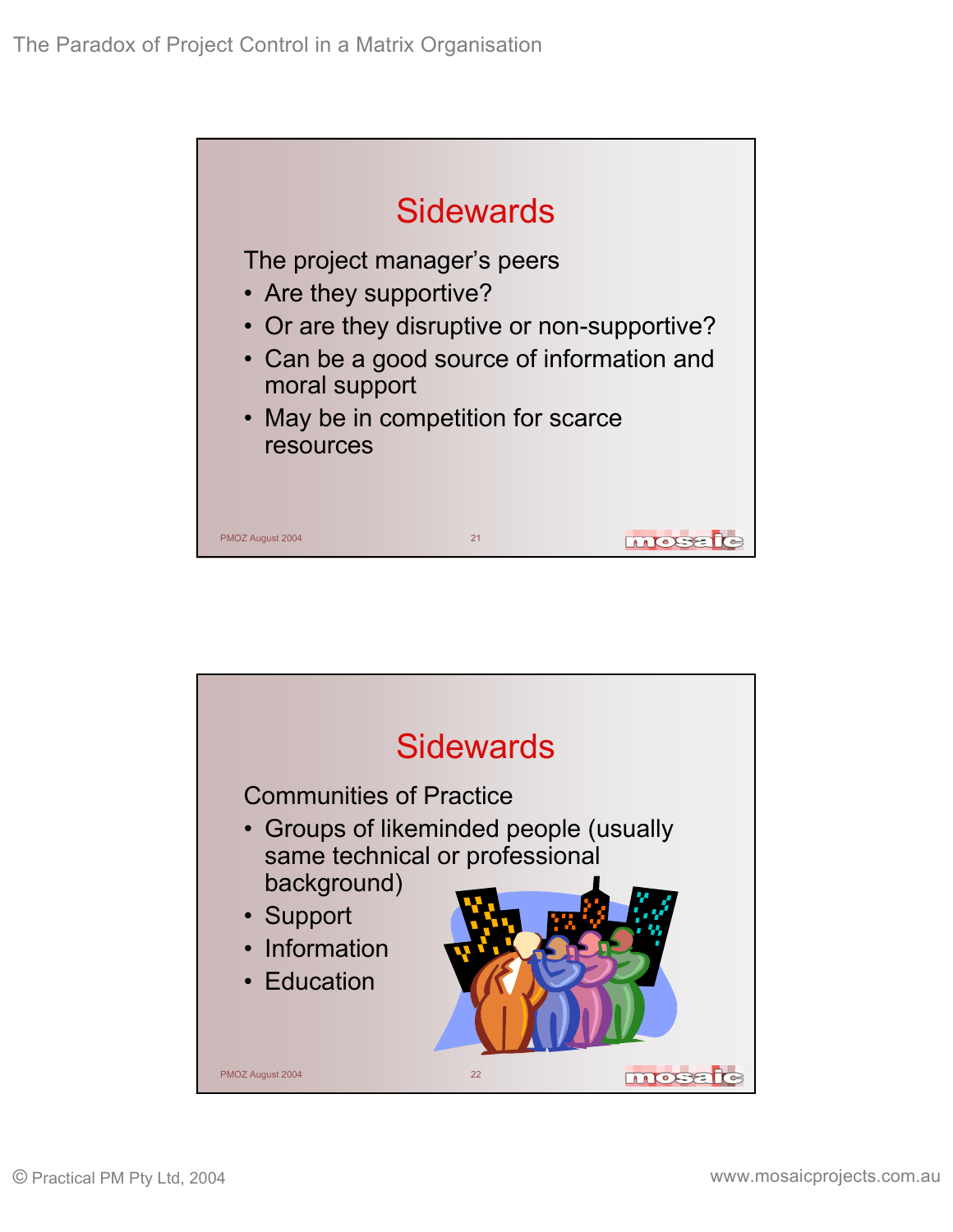

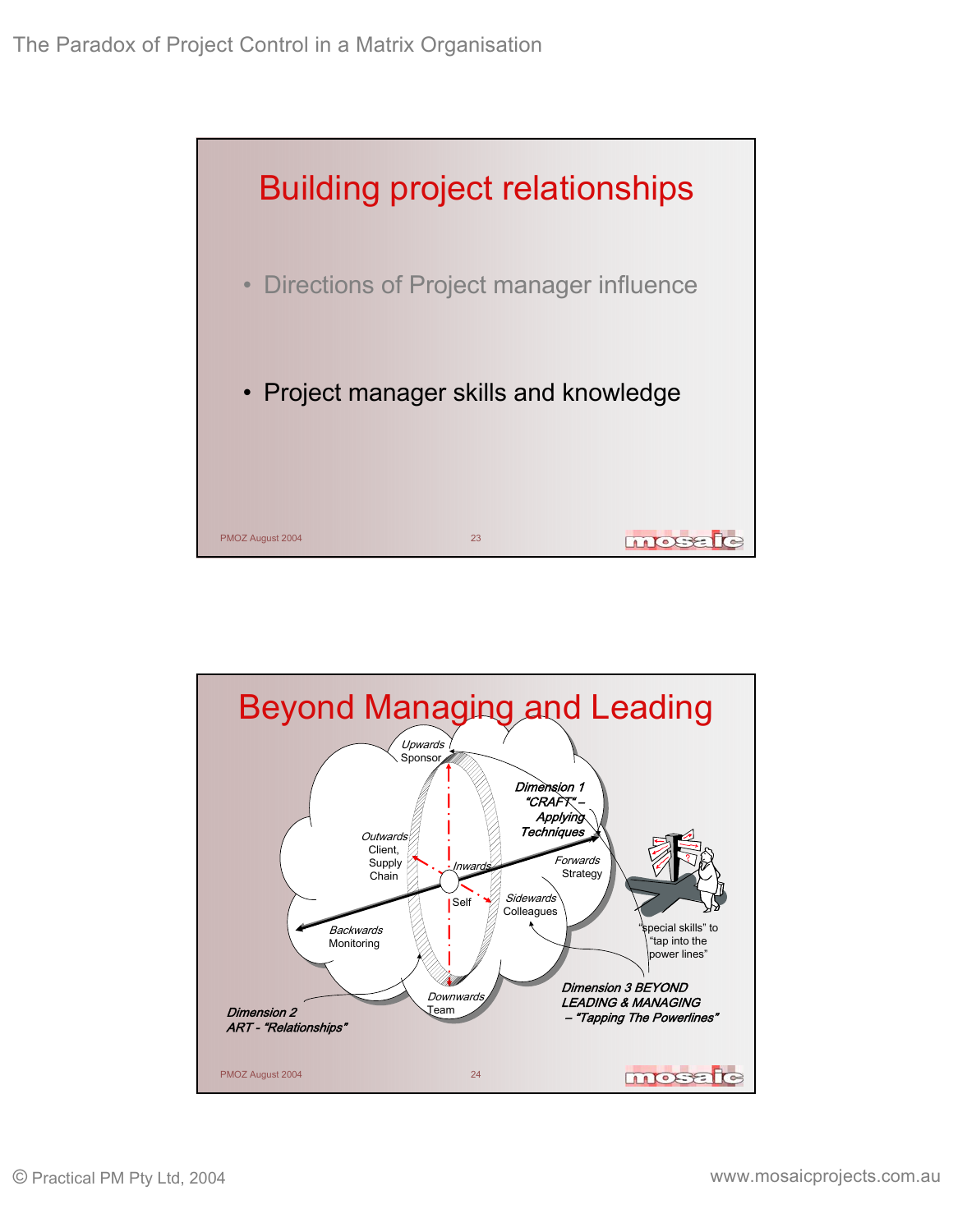

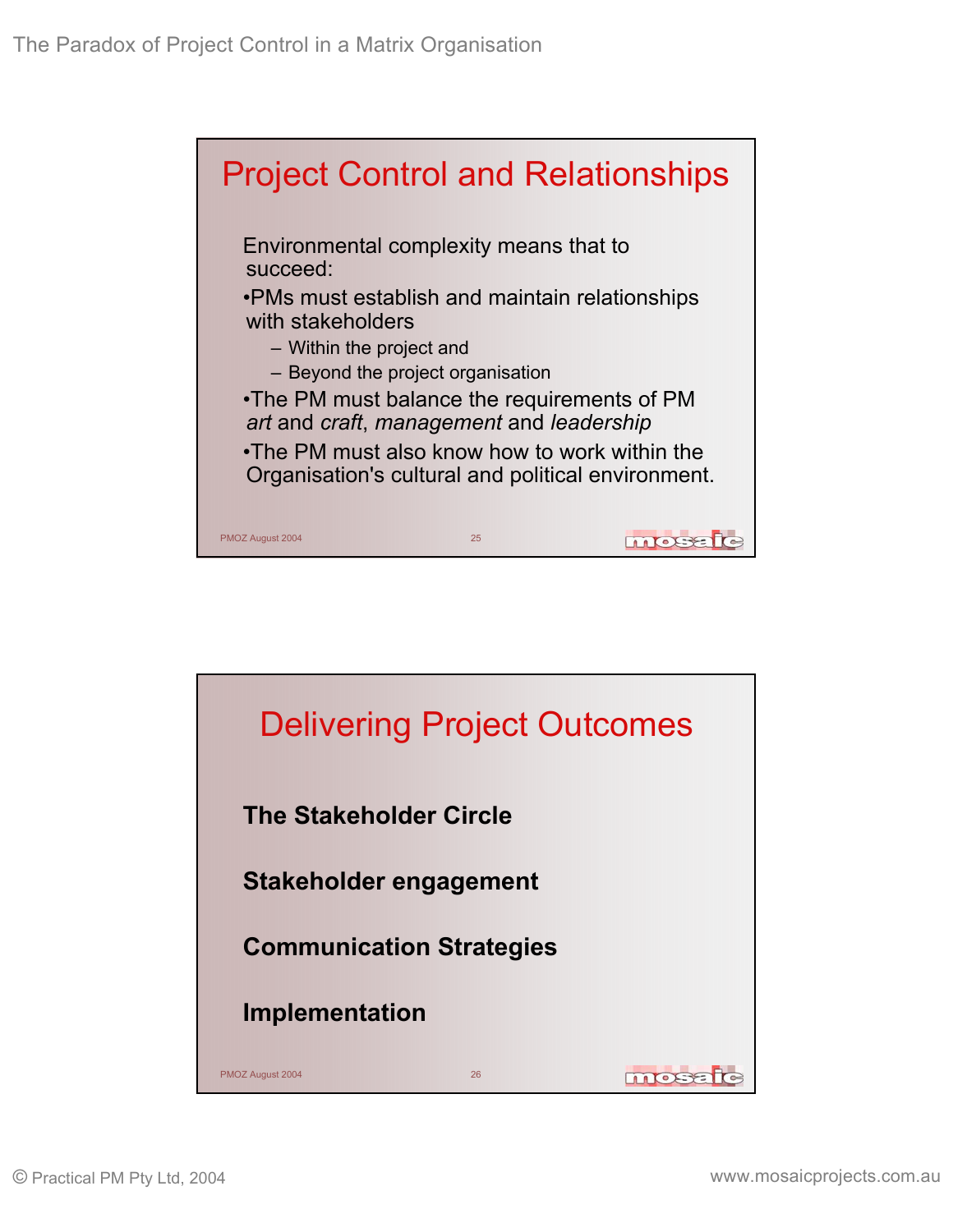

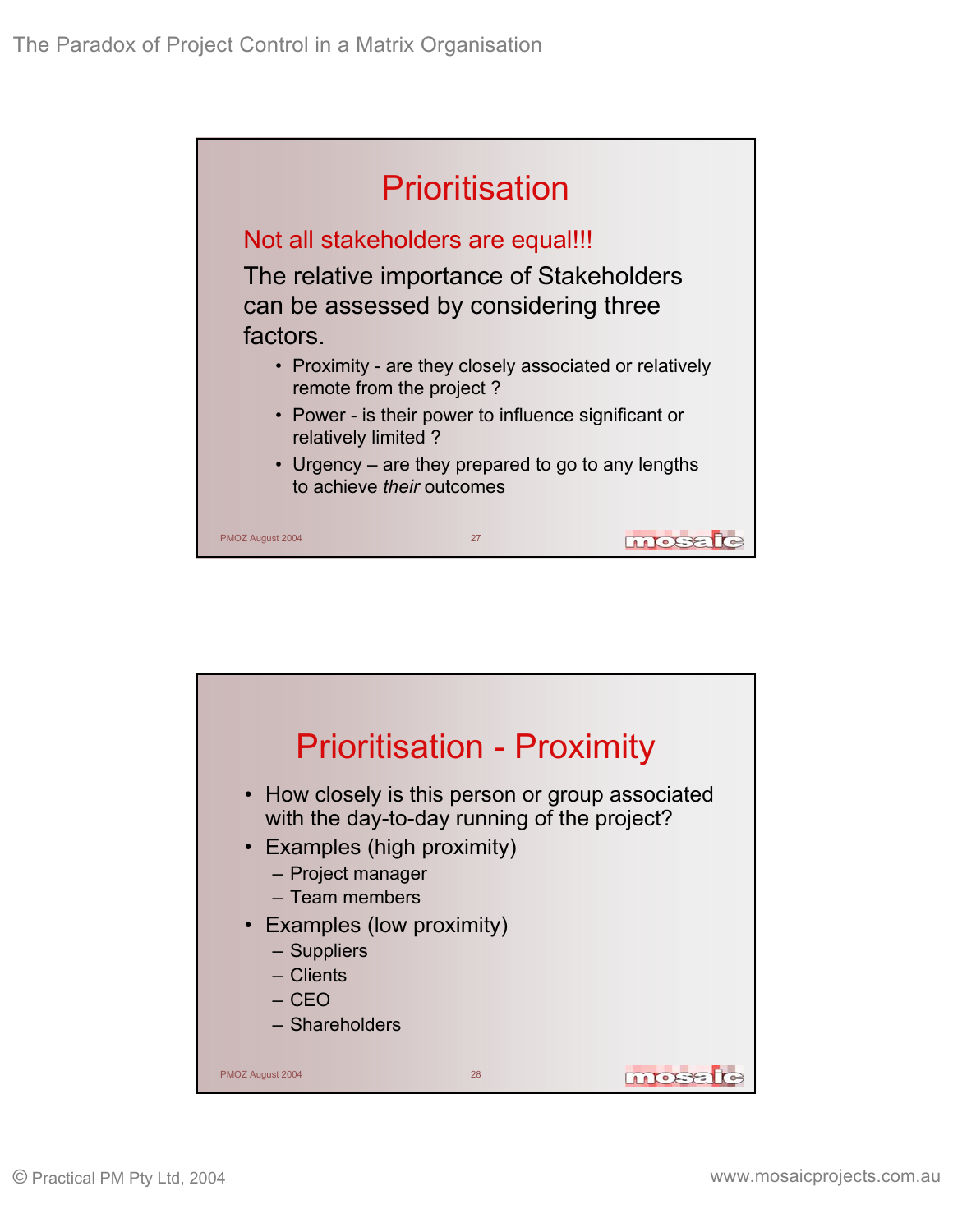

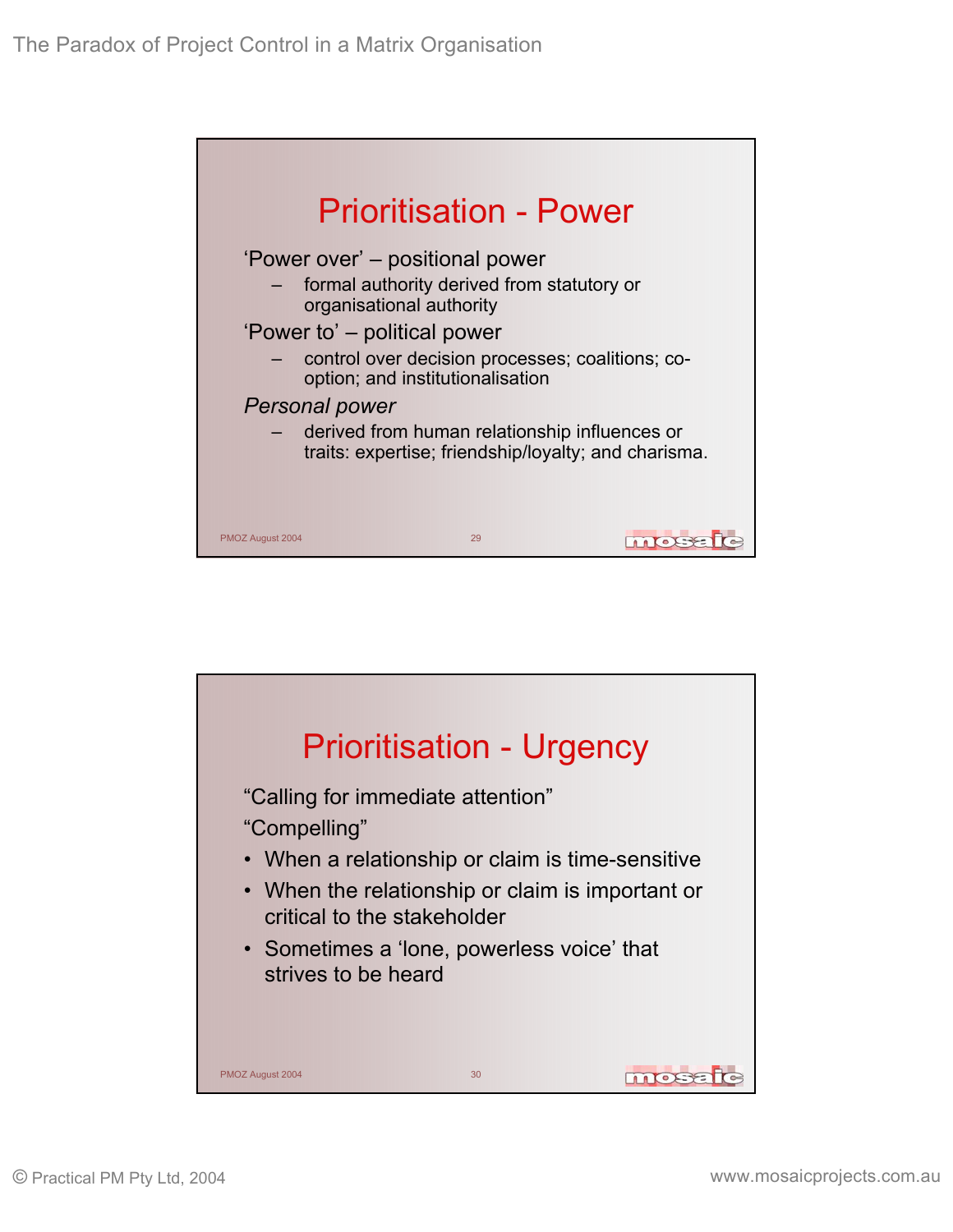|                       |                                   |                                               |                          |                         |                          |       |                                             | <b>Stakeholder Analysis</b>                                                                                        |                                                              |                |
|-----------------------|-----------------------------------|-----------------------------------------------|--------------------------|-------------------------|--------------------------|-------|---------------------------------------------|--------------------------------------------------------------------------------------------------------------------|--------------------------------------------------------------|----------------|
| Name                  | Role                              | <b>Connection to</b><br>project               | Power                    | Prox                    | Urg                      | Index | Priority                                    | <b>Significance to</b><br>project                                                                                  | <b>Requires from</b><br>project                              | Comm<br>rating |
| J. Smith              | <b>CFO</b>                        | Sponsor                                       | $\overline{\mathbf{3}}$  | $\overline{2}$          | $\overline{\mathbf{3}}$  | 26    | High                                        | Power to withdraw<br>funds                                                                                         | Deliver CSEs<br>Meet project<br>objectives                   |                |
| <b>F</b> Jones        | Architect                         | Specialist team<br>member                     | $\overline{\phantom{a}}$ | $\ddot{\mathbf{3}}$     | 1                        | 2.0   | Managed as<br>team<br>member                | Important technical<br>team member                                                                                 | Good working<br>conditions, interesting<br>work              |                |
| <b>R</b> Brown        | Call Centre<br>Manager            | User of application                           | $\mathfrak{D}$           | $\mathcal{D}$           | $\overline{4}$           | 2.6   | High                                        | Power to reject,<br>urgently requires<br>solution, works with<br>Project team to<br>develop solution               | Solution that works<br>and meets operational<br>needs        |                |
| T. Green              | Manager of<br>contacting<br>firm. | Supplier                                      | $\overline{2}$           | $\mathcal{D}$           | $\overline{2}$           | 2.0   | $Low -$<br>Commercial<br>processes<br>apply | Provides effective<br>people consistently                                                                          | Appropriate<br>information for timely<br>placement of people |                |
| K. O'Brien            | Sales Manager                     | Supplies BA<br>resources to<br>project        | $\overline{\mathbf{3}}$  | $\overline{2}$          | $\overline{\phantom{a}}$ | 2.3   | Medium                                      | Risk management<br>needs to be applied -<br>major impact on<br>project if resources<br>withdrawn                   | Project and benefits<br>delivered to plan                    |                |
| M.<br>Donaldson       | Product<br>Manager                | Benefits from<br>application                  | $\overline{2}$           | $\overline{c}$          | 5                        | 3.0   | High                                        | Project and benefits<br>Project's solution is<br>integral to success of<br>delivered to plan<br>new product launch |                                                              |                |
| N. Burns              | Contract<br>developer             | Team member                                   | $\overline{1}$           | $\overline{\mathbf{3}}$ | $\overline{\mathcal{L}}$ | 2.0   | Managed as<br>team<br>member                | Team member<br>Good working<br>conditions, interesting<br>work                                                     |                                                              |                |
| К.<br><b>Thompson</b> | Program<br>Director               | PM's supervisor                               | $\overline{\mathbf{3}}$  | $\overline{2}$          | $\overline{\mathbf{3}}$  | 2.6   | Medium                                      | Requires progress<br>reports from PM                                                                               | Progress reports                                             |                |
| M. Crofts             | PM. Project<br>ъ,                 | $PM's$ peer $-$<br>requires same<br>resources | $\overline{\mathbf{3}}$  | $\overline{2}$          | 5                        | 33    | High                                        | Urgent negotiations re<br>project resource + risk<br>management actions                                            | Acceptable solution re<br>project resource<br>Collegiality   |                |

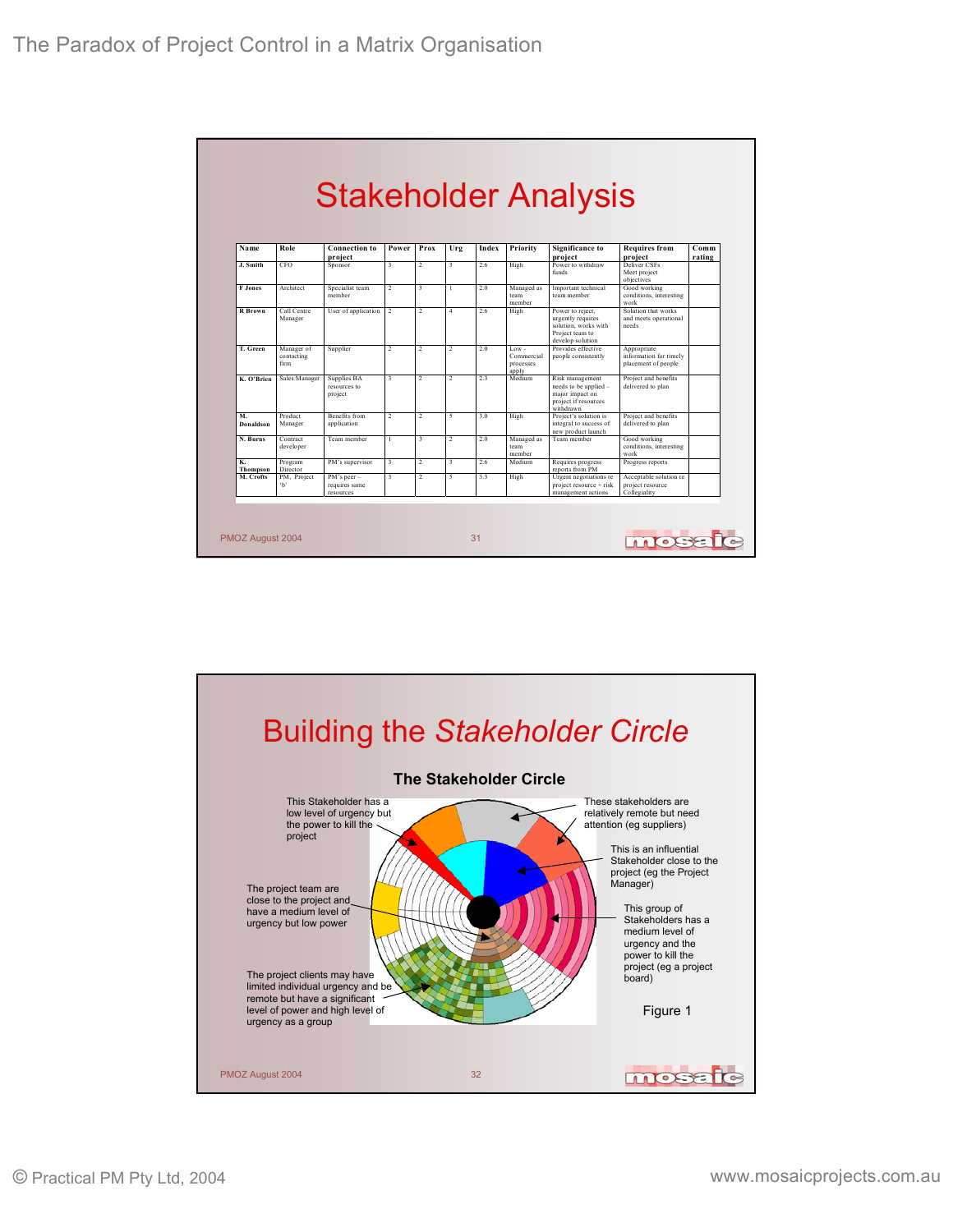

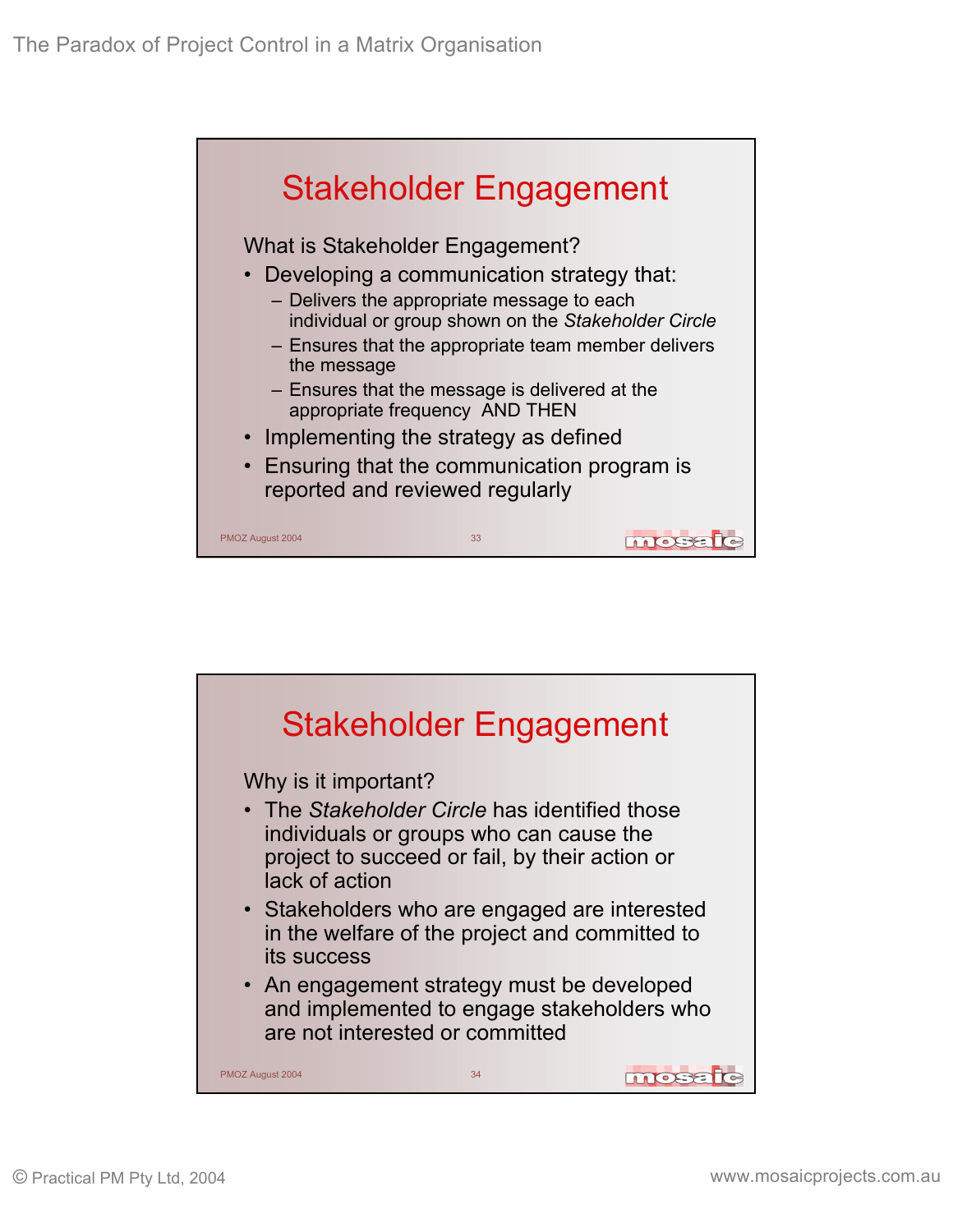

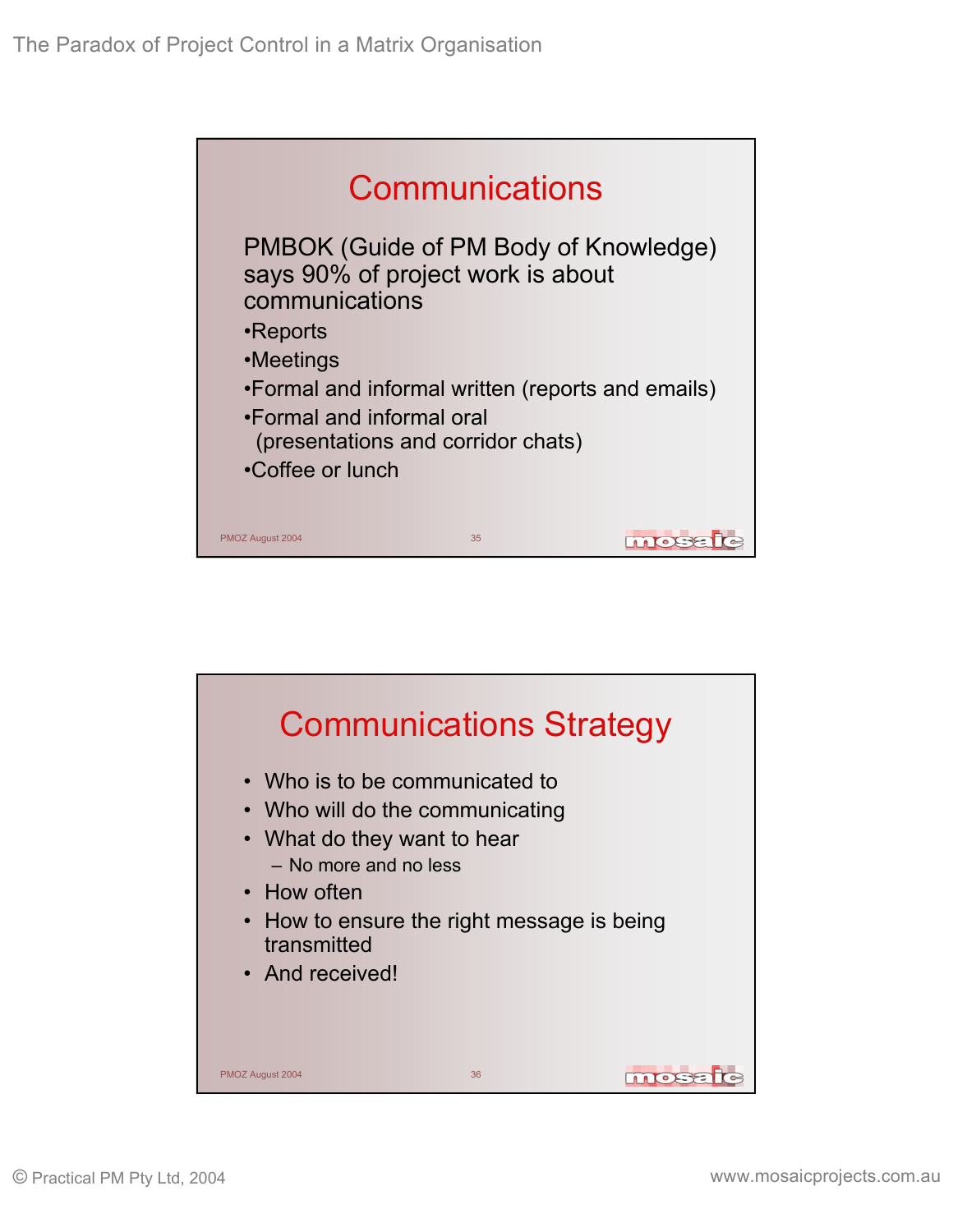|                                                                           |             |                                                                                                   | Implementing the Strategy                                          |                                    |                         |                         |                   |                       |                                              |
|---------------------------------------------------------------------------|-------------|---------------------------------------------------------------------------------------------------|--------------------------------------------------------------------|------------------------------------|-------------------------|-------------------------|-------------------|-----------------------|----------------------------------------------|
| <b>Name</b>                                                               | н<br>1<br>M | Significance to<br>project                                                                        | <b>Requires from</b><br>project                                    | <b>Message</b>                     | I                       | s                       | <b>Method</b>     | Team<br><b>Member</b> | Frequency<br>W/F//M/Ot<br>her                |
| M. Crofts PM<br>Project 'b'<br>PM's peer                                  | H           | Urgent negotiations re<br>project resource + risk<br>management actions                           | Acceptable solution re<br>project resource<br>Collegiality         | <b>News</b><br>Requests            | $\overline{\mathbf{3}}$ | $\overline{a}$          | $\Omega$          | <b>PM</b>             | As required                                  |
| M. Donaldson<br>Product<br>Manager                                        | H           | Project's solution is<br>integral to success of<br>new product launch                             | Project and benefits<br>delivered to plan                          | Reports<br>Meetings                | 1                       |                         | Ė<br>W            | RW                    | M                                            |
| J. Smith CFO<br><b>Sponsor</b>                                            | H           | Power to withdraw funds<br>$+$ innede progress                                                    | Deliver CSFs<br>Meet project objectives                            | Reports<br>Meetings                | $\overline{c}$          | $\mathbf{3}$            | F<br>W            | PM                    | M                                            |
| <b>R</b> Brown Call<br>Centre Manager<br><b>User</b>                      | H           | Power to reject, urgently<br>requires solution, works<br>with Project team to<br>develop solution | Solution that works and<br>meets operational needs                 | Reports<br>Meetings<br><b>News</b> | $\overline{c}$          | $\overline{a}$          | $I +$<br>F<br>W   | DL.                   | $M + as$<br>requried                         |
| K. Thomson<br>Program<br>Director PM's<br>supervisor                      | M           | Requires progress reports<br>from PM<br>Can use influence in<br>support of PM's needs             | Progress reports<br>Project success $=$ part of<br><b>KRIs</b>     | Reports<br>Meetings                | $\overline{2}$          | $\overline{2}$          | $F+I$<br>$W+O$    | PM                    | M(formal)<br>F(informal)                     |
| K. O'Brien<br>Sales Manager<br><b>Supplies</b><br>resources to<br>project | M           | Risk management needs<br>to be applied - major<br>impact on project if<br>resources withdrawn     | Project and benefits<br>delivered to plan                          | Reports<br>Meetings                | $\ddot{ }$              | $\overline{\mathbf{3}}$ | F<br>W            | <b>PM</b>             | M                                            |
| <b>F.Jones</b><br>Architect<br><b>Specialist team</b><br>member           | M           | Important technical team<br>member-assignment<br>requires negotiation with<br>functional manager  | Good working<br>conditions, interesting<br>work<br>Negotiated term | Teammeetings                       | $\ddot{ }$              | $\overline{\mathbf{3}}$ | $F+I$<br>$\Omega$ | <b>PM</b>             | <b>W</b> (team<br>$metines +$<br>one-on-one) |

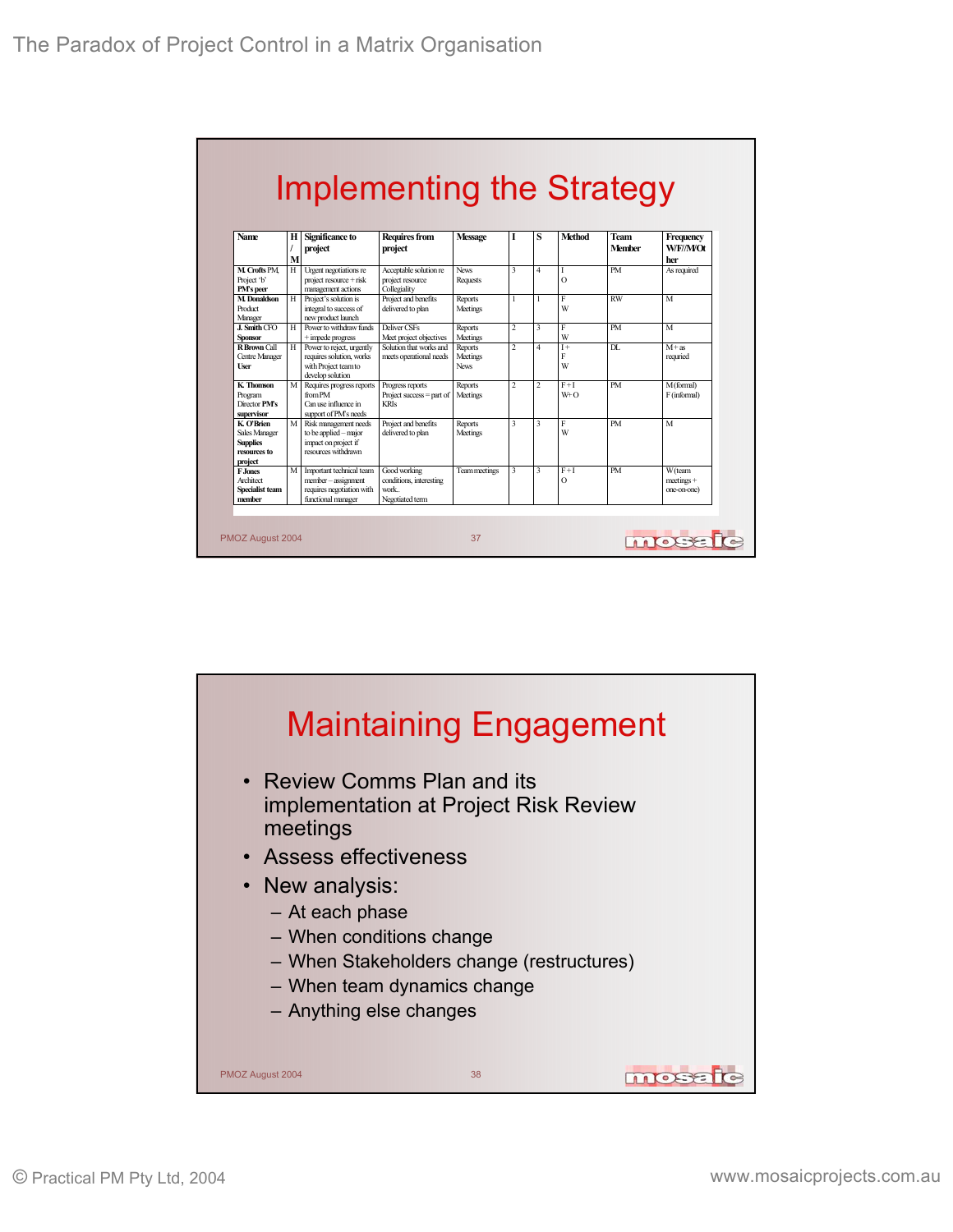

| <b>·Insight</b>     | raw data instead of root cause analysis, trend variance                 |
|---------------------|-------------------------------------------------------------------------|
| <b>.Disclosure</b>  | not highlighting assumptions or just the 'good news'                    |
| •Flexibility        | and adjusting delivery in terms of tone, pace, sequence                 |
| ∙Teamwork           | through self promotion and not recognising others                       |
| <b>•Objectivity</b> | an unduly negative/pessimistic outlook                                  |
| <b>.Reliability</b> | in following through on promises and actions                            |
| <b>Composure</b>    | and remaining professional under pressure                               |
|                     | <b>•Adaptability</b> to a new situation or a new relationship           |
| <b>•Reflection</b>  | and accepting feedback to learn, improve                                |
| <b>·Resilience</b>  | and ability to bounce back from setbacks                                |
| <b>•Discretion</b>  | in sharing information inappropriately                                  |
|                     | Inch, Adrian, Effective Communication, PMI, WIPM Conference, March 2003 |
| PMOZ August 2004    | 39<br>$\circ$ X                                                         |